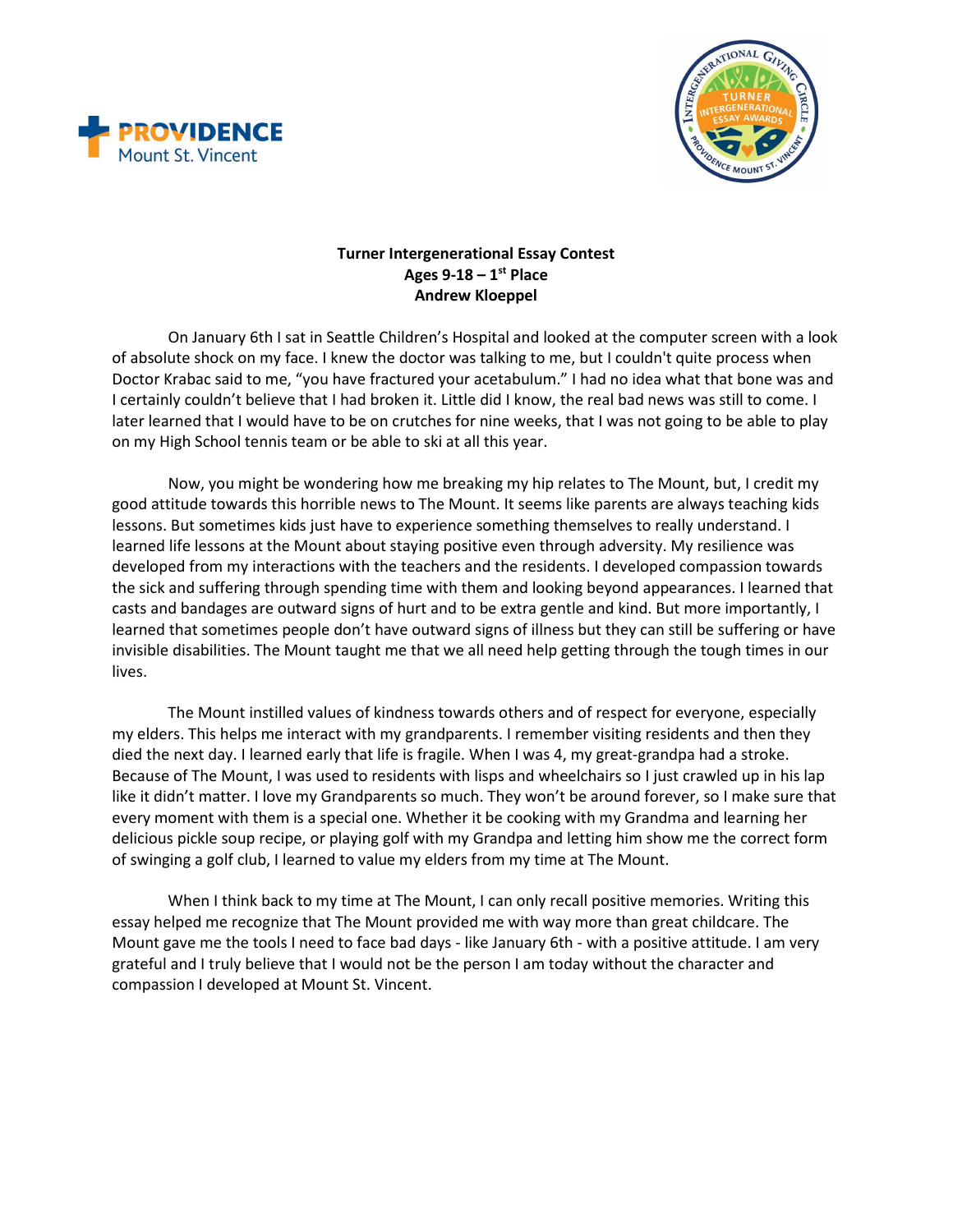



## **Turner Intergenerational Essay Contest Ages 9-18 – 2nd Place Nathan Kellison-Miller**

I originally started going to ILC in 2006, a year after I was born. I remember the first time I stayed at a place that wasn't with my parents was at ILC, and many other memorable moments of my life happened at ILC, like meeting my best friend of many years.

One thing that stood out to me as I got older though, was the intergeneration program at ILC. I would often meet with my painting buddy, an eighty or so year-old lady named Willow, and we would paint and draw all sorts of things together. What I remember most about her is that whenever we would talk and paint together, she would talk to me about things I had never thought about before. Things like what I would do after college, and what I wanted to be when I had grown up. Always after talking to her I would have gained a new approach or idea about life.

Sometimes though, my painting buddy would be slow with answering questions or would just forget about them. I remember having to wait on her to remember our conversation or finish asking me that question. This has really stuck with me, that sometimes the elderly can't always be as spry and as quick as when they were young. Just this lesson alone has made me become more understanding towards the elderly, because back in pre-school, my buddy let me see that world for the first time.

When I think about what kind of older person I will be, I like to look back at when my grandfather was in ILC. He had a disease that made it so he couldn't really visit me outside of his room, but I remember my teachers used to take me to see him. During those little visits with him, I just got a sense of family, like this was my mom's dad, and he meant something that was so important to us and our family. I always felt like these visits were just our own special secret moments together. Overall, I think I'm going to be the kind of grandfather that he was when I'm older. Sort of quiet, but able to show that sense of family, and be able to pass my knowledge onto the younger generations.

The ILC intergenerational program really changed my life as a whole. It expanded my view on life while I was in the program and out of it. The memories that I made during it have stuck with me ever since. It really was what made ILC special.